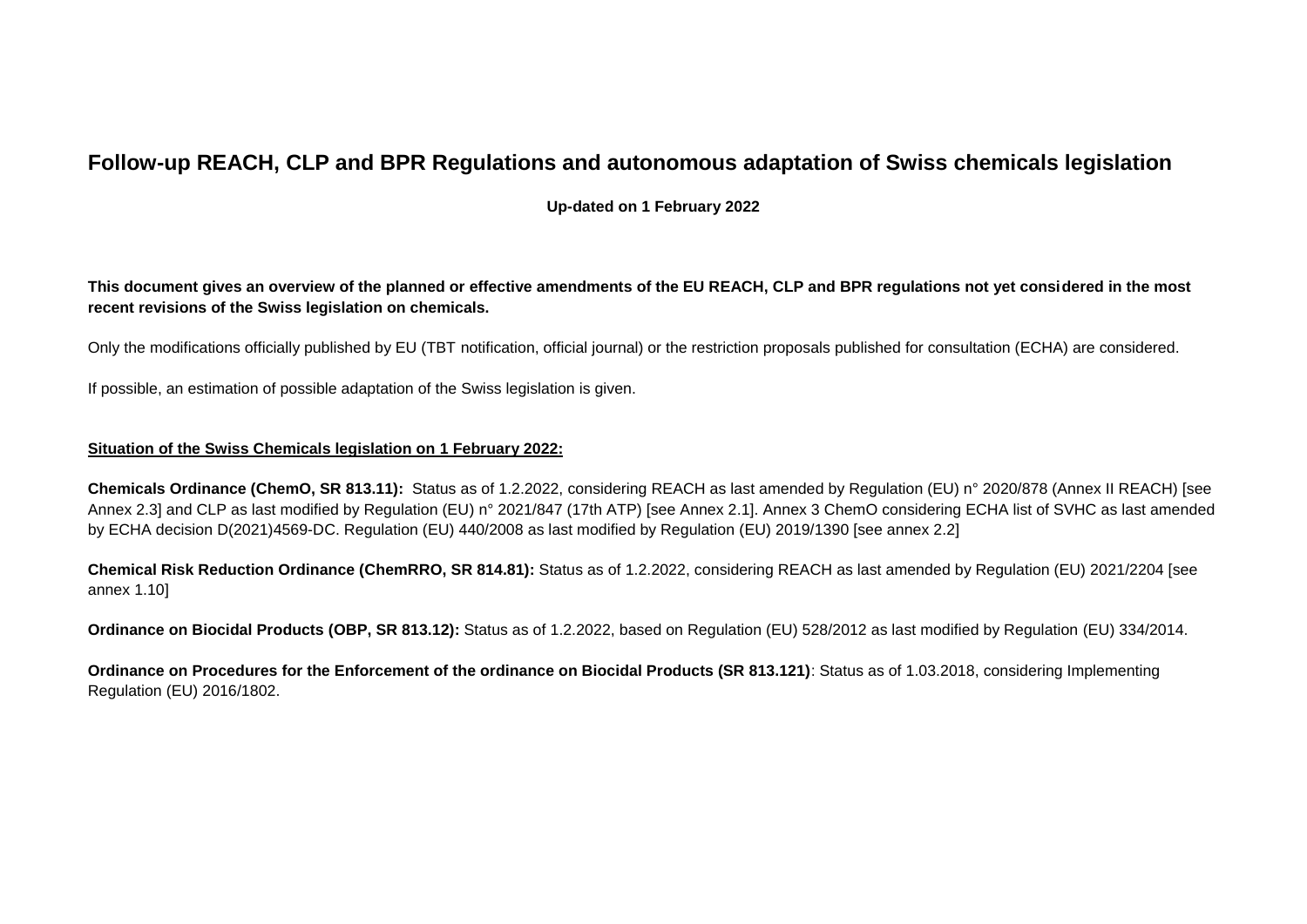| <b>What</b> | <b>Date</b> | .<br>intention /decision_<br>-97 | <b>Date</b> | <b>CH</b> intention<br>/ decision |
|-------------|-------------|----------------------------------|-------------|-----------------------------------|

| <b>Harmonised classification</b><br>and labelling (annex VI CLP) |            |                                                                                                                                                                                                                                   |       |                                                                                                                                                                                                                                                                                                                                                                                       |
|------------------------------------------------------------------|------------|-----------------------------------------------------------------------------------------------------------------------------------------------------------------------------------------------------------------------------------|-------|---------------------------------------------------------------------------------------------------------------------------------------------------------------------------------------------------------------------------------------------------------------------------------------------------------------------------------------------------------------------------------------|
| 15. ATP to CLP                                                   | 11.8.2020  | Commission Delegated Regulation (EU) 2020/1182<br>adds 37 new substances with harmonized<br>classification and labelling to Annex VI of the EU<br>CLP Regulation, 21 existing entries are modified<br>and two entries are deleted |       | Subject of a revision of annex 2 ChemO (in<br>force since 15 December 2020)<br>Classification and labelling according to the<br>15th ATP will become mandatory in<br>Switzerland and in the European Economic<br>Area as of March 1, 2022.<br>CMR-Substances included in the 15. ATP can<br>no longer be sold to the General Public from<br>this date on (see Annex 1.10 ChemRRO)     |
| 17. ATP to CLP                                                   | 28.5.2021  | Commission Delegated Regulation (EU) 2021/849,<br>adds 22 substances with harmonized classification<br>and labelling to Annex VI of the EU CLP<br>Regulation, 41 existing entries are modified and<br>one entry is deleted.       |       | Subject of a revision of annex 2 ChemO (in<br>force since: 1 September 2021)<br>Classification and labelling according to the<br>17th ATP will become mandatory in<br>Switzerland and in the European Economic<br>Area as of 17 December 2022.<br>CMR-Substances included in the 17. ATP can<br>no longer be sold to the General Public from<br>this date on (see Annex 1.10 ChemRRO) |
| <b>SVHC: Candidate list and</b><br>annex XIV REACH               |            |                                                                                                                                                                                                                                   |       |                                                                                                                                                                                                                                                                                                                                                                                       |
| Addition of 4 SVHC to the<br>candidate list                      | 17.01.2022 | Candidate list contains 223 substances<br>D(2021)10043-DC                                                                                                                                                                         | 2022) | Subject to the next revision of annex 3 ChemO<br>(foreseen to come in force in second half of                                                                                                                                                                                                                                                                                         |
| Addition of 8 SVHC in the<br>candidate list                      | 8.07.2021  | Candidate list contains 219 substances<br>D(2021)4569-DC                                                                                                                                                                          |       | Subject to a revision of annex 3 ChemO (in<br>force since 1 <sup>st</sup> February 2022)                                                                                                                                                                                                                                                                                              |
| Addition of 2 SVHC in the<br>candidate list                      | 19.01.2021 | Candidate list contains 211 substances<br>D(2020)9139-DC                                                                                                                                                                          |       | Subject to a revision of annex 3 ChemO (in<br>force since 1 <sup>st</sup> September 2021)                                                                                                                                                                                                                                                                                             |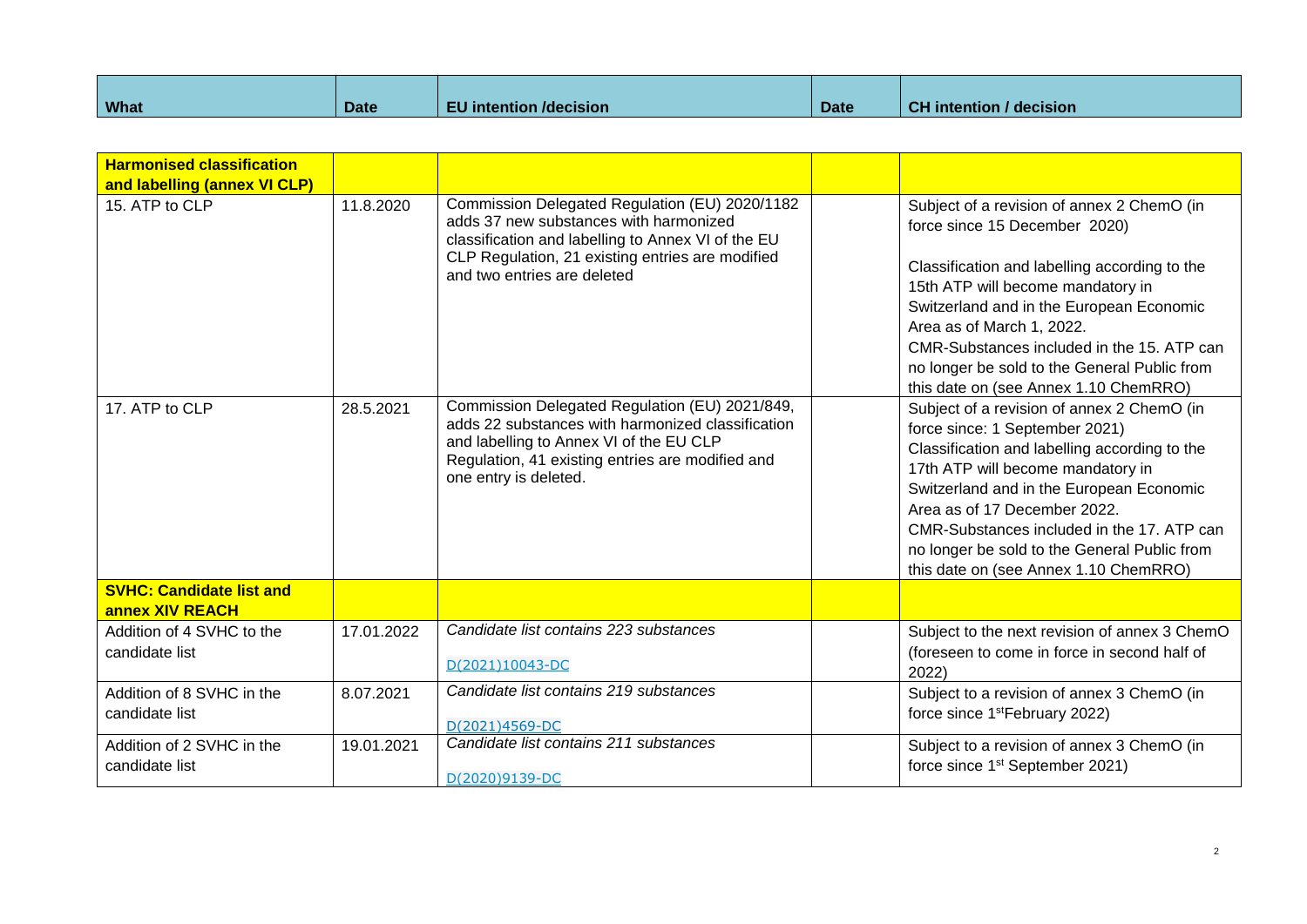| <b>What</b>                                             | Date       | <b>EU</b> intention /decision                                                                                                                                                                                               | Date | <b>CH</b> intention / decision                                                                                                                                                                                                                                                                                      |
|---------------------------------------------------------|------------|-----------------------------------------------------------------------------------------------------------------------------------------------------------------------------------------------------------------------------|------|---------------------------------------------------------------------------------------------------------------------------------------------------------------------------------------------------------------------------------------------------------------------------------------------------------------------|
| Addition of 4 SVHC in the<br>candidate list             | 25.06.2020 | Candidate list contains 209 substances<br>D(2020)4578-DC                                                                                                                                                                    |      | Subject to a revision of annex 3 ChemO (in<br>force since 15 December 2020)                                                                                                                                                                                                                                         |
| Addition of 4 SVHC in the<br>candidate list             | 16.01.2020 | Candidate list contains 205 substances<br>ECHA_01_2020.                                                                                                                                                                     |      | Subject to a revision of annex 3 ChemO in<br>force since 15 December 2020)                                                                                                                                                                                                                                          |
| Addition of 11 substances in<br>Annex XIV               | 7.2.2020   | Autorisation list contains now 54 substances<br>Commission Regulation (EU) 2020/171                                                                                                                                         |      | Subject to a revision of annex 1.17 ChemRRO;<br>In force since 1.11.2020                                                                                                                                                                                                                                            |
| <b>Restrictions (annex XVII</b><br><b>REACH)</b>        |            |                                                                                                                                                                                                                             |      |                                                                                                                                                                                                                                                                                                                     |
| published                                               |            |                                                                                                                                                                                                                             |      |                                                                                                                                                                                                                                                                                                                     |
| <b>Bisphenol A</b>                                      | 13.12.2016 | Restriction of use in thermal paper<br><b>Regulation (EU) 2016/2235</b>                                                                                                                                                     |      | Subject of the latest revision of ChemRRO<br>(Federal Council decision of 17.4. 2019; in<br>force since 16.12.2020). Includes also a<br>restriction for Bisphenol S in thermal paper as<br>well as a timely limited exception (31.5.2025)<br>for thermal papers with BPA/BPS used in<br>some specific applications. |
| microplastics                                           | 12.6.2019  | Restricting placing on the market of plastic<br>containing additives that cause the plastic to break<br>down into microparticles or chemically degrade by<br>oxidation (oxo-degradable plastics)<br>Directive (EU) 2019/904 |      | Subject of an ongoing revision of ChemRRO<br>(expected entry into force: mid 2022)                                                                                                                                                                                                                                  |
| Diisocyanates                                           | 3.8.2020   | Restriction concerning placing on the market or<br>professional and industrial uses<br>Commission Regulation (EU) 2020/1149                                                                                                 |      | Under evaluation                                                                                                                                                                                                                                                                                                    |
| Substances used in tattoo inks<br>and permanent make-up | 14.12.2020 | Restricting the placing on the market of certain<br>chemicals in tattoo inks and permanent make-up.<br><b>Regulation (EU) 2020/2081</b>                                                                                     |      | Subject of a next revision of the<br>HumankontaktV (SR 817.023.41; Lead BLV)                                                                                                                                                                                                                                        |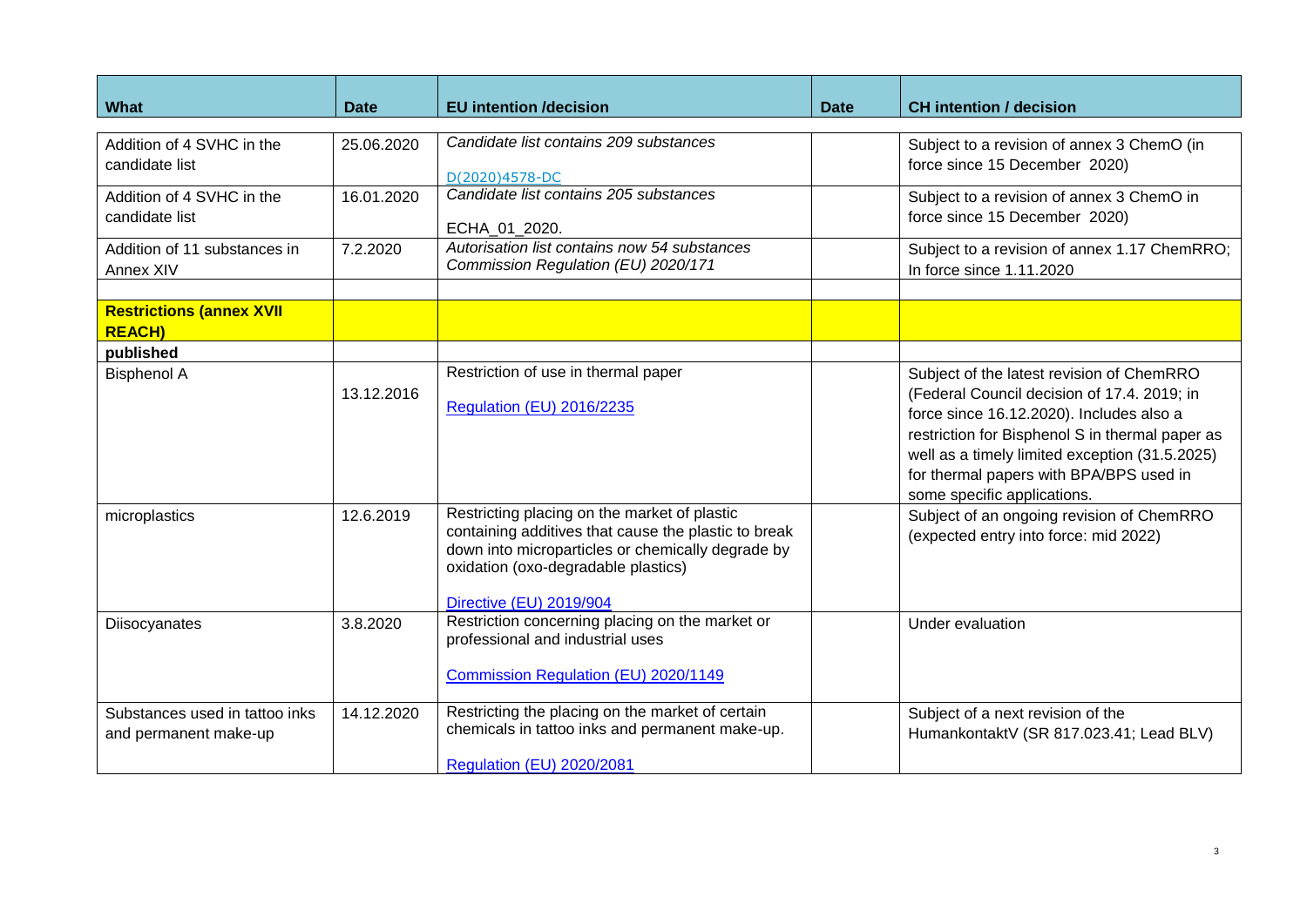| What                                                                                           | <b>Date</b> | <b>EU</b> intention /decision                                                                                                                                                                                                                                                                                                                                                                          | <b>Date</b> | <b>CH</b> intention / decision                                                                                                                                                      |
|------------------------------------------------------------------------------------------------|-------------|--------------------------------------------------------------------------------------------------------------------------------------------------------------------------------------------------------------------------------------------------------------------------------------------------------------------------------------------------------------------------------------------------------|-------------|-------------------------------------------------------------------------------------------------------------------------------------------------------------------------------------|
| <b>CMR Chemicals in medical</b><br>devices                                                     | 16.12.2020  | Exemption for medical devices from entries 28 - 30<br>in Annex XVII of the REACH Regulation (restriction<br>on supplying substances/preparations containing<br>CMRs to the general public). This is justified by the<br>fact that the Medical Devices Regulation (EU)<br>2017/745 contains detailed provisions on CMR<br>substances (Annex I, Chap. II, No. 10.4).<br><b>Regulation (EU) 2020/2096</b> |             | Subject of an ongoing revision of ChemRRO<br>(expected entry into force: mid 2022)                                                                                                  |
| lead in gunshot in or around<br>wetlands                                                       | 25.1.2021   | Restriction on the use of lead shots over wetlands<br>Commission Regulation (EU) 2021/57                                                                                                                                                                                                                                                                                                               |             | Under consideration                                                                                                                                                                 |
| Polycyclic-aromatic<br>hydrocarbons (PAH)                                                      | 20.7.2021   | Restricting placing on the market of plastic, rubber<br>and other granules containing PAHs above a set<br>concentration limit for use as infill material on<br>synthetic turf pitches or for use as loose granules or<br>mulch on playgrounds and sport applications.<br>Commission Regulation (EU) 2021/1199                                                                                          |             | Subject of an ongoing revision of ChemRRO<br>(expected entry into force: mid 2022)                                                                                                  |
| Perfluorocarboxylic acids<br>containing 9 to 14 carbon<br>atoms in the chain (C9-C14<br>PFCAs) | 4.8.2021    | Restriction on the manufacturing of C9-C14 PFCAs,<br>their salts and related substances and on their use,<br>placing on the market and import as substances on<br>their own, in mixtures or in articles.<br>Commission Regulation (EU) 2021/1297                                                                                                                                                       |             | Subject of an ongoing revision of ChemRRO<br>(expected entry into force: mid 2022)                                                                                                  |
| N,N-dimethylformamide                                                                          | 19.11.2021  | Risk reduction for the general worker population<br>Commission Regulation (EU) 2021/2030                                                                                                                                                                                                                                                                                                               |             | Under consideration                                                                                                                                                                 |
| <b>CMR Substances</b>                                                                          | 13.12.2021  | Restriction of the supply to the general public<br>(private users) of CMR substances on their own<br>and in mixtures (CMR substances formerly<br>classified by the 15. and 17. ATP to CLP)<br>Commission Regulation (EU) 2021/2204                                                                                                                                                                     |             | Subject of a revision of annex 1.10 ChemRRO.<br>In force since 1.2.2022<br>Mandatory:<br>1.3.2022 for substances of the 15. ATP CLP<br>17.12.2022 for substances of the 17. ATP CLP |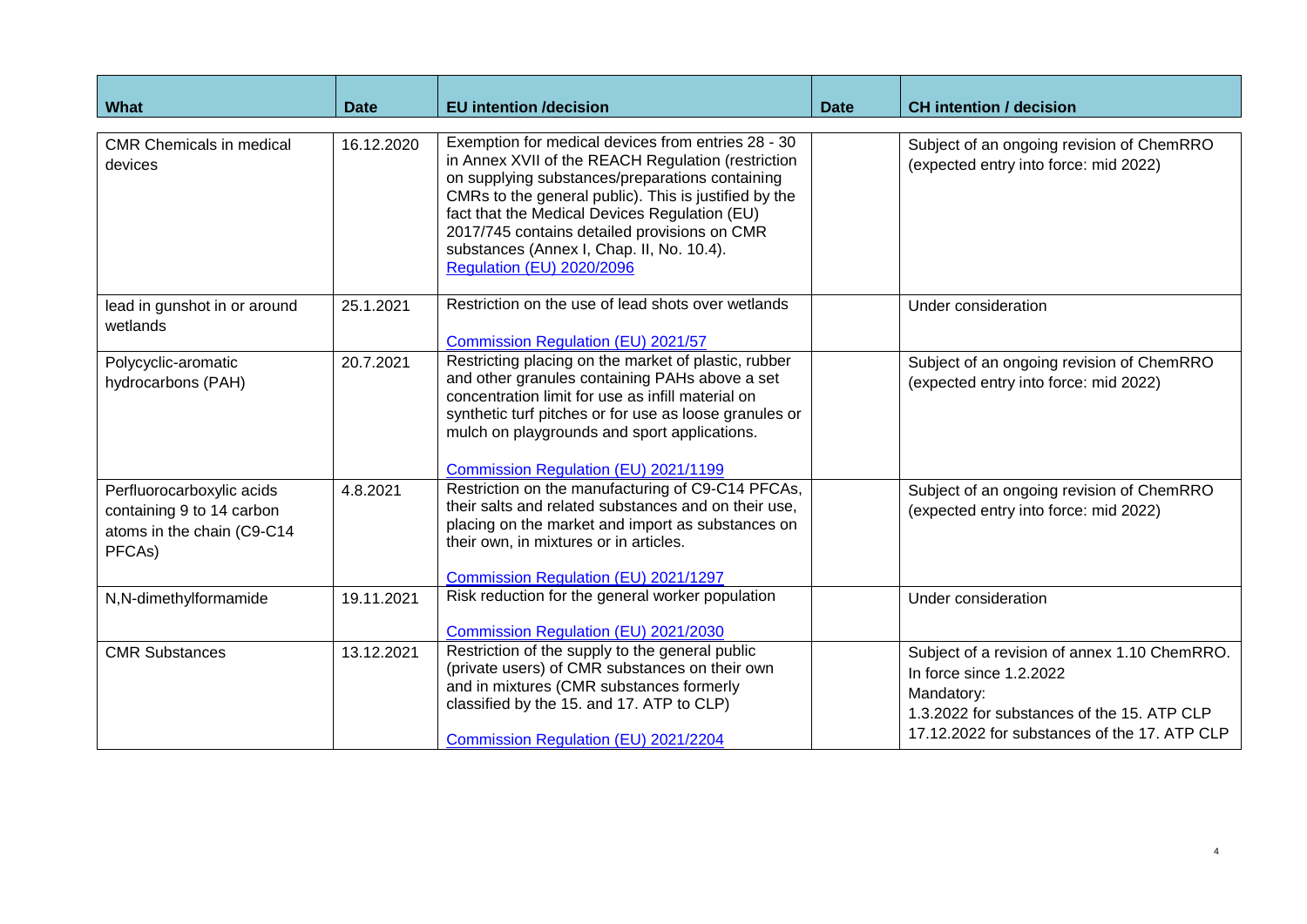| <b>What</b>                                                                                                              | <b>Date</b> | <b>EU</b> intention /decision                                                                                                                                                                                                                                                                                                                                                                                     | <b>Date</b> | <b>CH</b> intention / decision                                                     |
|--------------------------------------------------------------------------------------------------------------------------|-------------|-------------------------------------------------------------------------------------------------------------------------------------------------------------------------------------------------------------------------------------------------------------------------------------------------------------------------------------------------------------------------------------------------------------------|-------------|------------------------------------------------------------------------------------|
|                                                                                                                          |             |                                                                                                                                                                                                                                                                                                                                                                                                                   |             |                                                                                    |
|                                                                                                                          |             |                                                                                                                                                                                                                                                                                                                                                                                                                   |             |                                                                                    |
| <b>Selected Restrictions under</b><br>consideration                                                                      |             |                                                                                                                                                                                                                                                                                                                                                                                                                   |             |                                                                                    |
| Octamethylcyclotetrasiloxane<br>(D4);<br>Decamethylcyclopentasiloxane<br>(D5);<br>Dodecamethylcyclohexa<br>siloxane (D6) | 21.1.2021   | The placing on the market of three cyclic siloxanes<br>(D4, D5, D6) as well as preparations containing<br>these siloxanes is restricted. In addition, the use of<br>these siloxanes in dry cleaning is to be restricted to<br>D5 for use in closed systems.<br><b>COM</b> decision pending                                                                                                                        |             | Subject of a next revision of ChemRRO                                              |
| perfluorohexane sulfonic acid<br>(PFHxS) and preparations and<br>articles containing PFHxS                               | 10.12.2020  | The production, placing on the market and use of<br>perfluorohexane sulfonic acid (PFHxS) and<br>preparations and articles containing PFHxS will be<br>restricted.<br><b>COM</b> decision pending                                                                                                                                                                                                                 |             | Subject of an ongoing revision of ORRChem<br>(expected entry into force: mid 2022) |
| Substances in single-use baby<br>diapers                                                                                 |             | Reduction of health risk associated with the wearing<br>of single-use baby diapers on children and infants<br>under the age of three that are placed on the<br>market and can contain polycyclic aromatic<br>hydrocarbons (PAHs), polychlorodibenzo-p-dioxins<br>(dioxins or PCDDs), polychlorodibenzofurans<br>(furans or PCDFs), polychlorobiphenyls (PCBs)<br>and/or formaldehyde.<br>on-going process by ECHA |             | Under evaluation                                                                   |
| Lead compounds / PVC                                                                                                     | 21.12.2018  | Restriction on the use of lead compounds to<br>stabilise PVC and on the placing on the market of<br>PVC articles stabilised with lead compounds<br><b>COM</b> decision pending                                                                                                                                                                                                                                    |             | Under evaluation                                                                   |
| Skin sensitizing substances                                                                                              | 6.5.2021    | Restriction on the placing on the market of textile,<br>leather, hide and fur articles containing skin<br>sensitising substances.<br><b>COM</b> decision pending                                                                                                                                                                                                                                                  |             | Under evaluation                                                                   |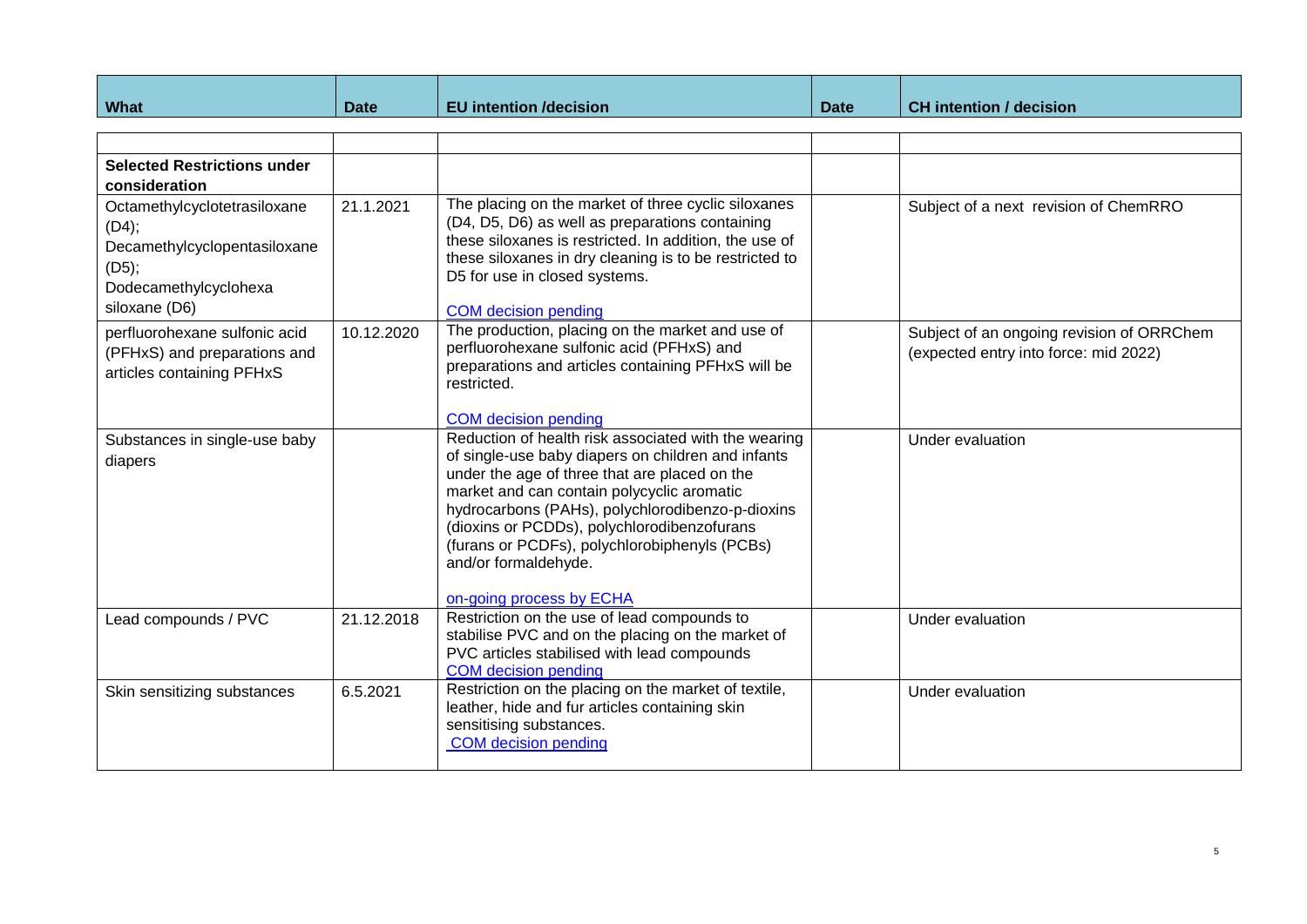| What                                                                                                                                                                                                                                                                             | <b>Date</b>     | <b>EU</b> intention /decision                                                                                                                                                                                                             | <b>Date</b> | <b>CH</b> intention / decision                                                                                                                   |
|----------------------------------------------------------------------------------------------------------------------------------------------------------------------------------------------------------------------------------------------------------------------------------|-----------------|-------------------------------------------------------------------------------------------------------------------------------------------------------------------------------------------------------------------------------------------|-------------|--------------------------------------------------------------------------------------------------------------------------------------------------|
|                                                                                                                                                                                                                                                                                  |                 |                                                                                                                                                                                                                                           |             |                                                                                                                                                  |
| formaldehyde and<br>formaldehyde releasers                                                                                                                                                                                                                                       | 2.3.2021        | Restriction of formaldehyde and formaldehyde<br>releasers in mixtures and articles for consumer<br>uses<br><b>COM</b> decision pending                                                                                                    |             | Under evaluation                                                                                                                                 |
| 2,4-dinitrotoluene                                                                                                                                                                                                                                                               | 25.10.21        | Restriction on the placing on the market or use of<br>2,4 dinitrotoluene in articles for supply to the<br>general public or to professional workers in<br>concentrations greater than 0.1 % weight by weight.<br>on-going process by ECHA |             | Under evaluation                                                                                                                                 |
| <b>Other adaptations to REACH</b>                                                                                                                                                                                                                                                |                 |                                                                                                                                                                                                                                           |             |                                                                                                                                                  |
| Commission regulation<br>amending Annexes I, III, VI, VII,<br>VIII, IX, X, XI, and XII to<br>address nanoforms of<br>substances                                                                                                                                                  | 4.12.2018       | Nanoforms are specifically addressed in the<br><b>REACH</b> annexes.<br>OJ L 308/1 of 4.12.2018                                                                                                                                           |             | deferred for the time being                                                                                                                      |
| <b>Commission Regulation (EU)</b><br>2020/878 amending Annex II to<br><b>Regulation (EC) No 1907/2006</b><br>of the European Parliament and<br>of the Council concerning the<br>Registration, Evaluation,<br><b>Authorisation and Restriction of</b><br><b>Chemicals (REACH)</b> | 18 June<br>2020 | The requirements for the SDS are adapted e.g. for<br>the UFI and nanoforms<br>OJ L 203, 26.6.2020, p. 28-58                                                                                                                               |             | Subject to a revision of Annex 2 ChemO (in<br>force 15 December 2020)<br>The parts concerning nanoforms will not be<br>obligatory in Switzerland |
| <b>Commission Implementing</b><br>Regulation (EU) 2020/1435 of 9<br>October 2020 on the duties<br>placed on registrants to update<br>their registrations under<br><b>Regulation (EC) No 1907/2006</b><br>of the European Parliament and                                          | 09.10.2020      | The delays for an update of registrations are laid<br>down.<br>OJ L 331, 12.10.2020, p. 24-29                                                                                                                                             |             | No action required in Switzerland.<br>Obligations to update Notifications of new<br>substances already exist in the ChemO.                       |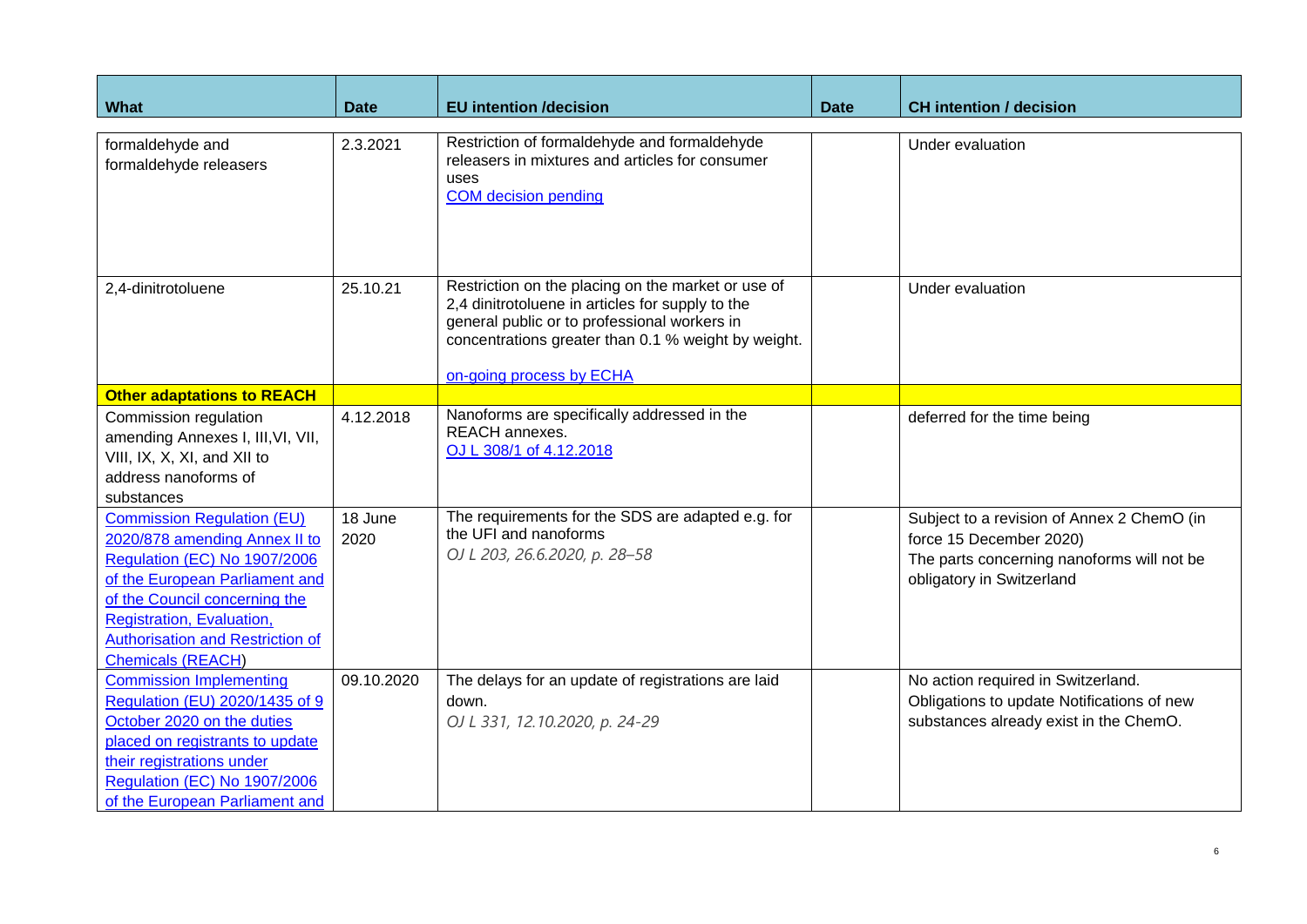| <b>What</b>                                                                                                                                                                                                                                                                                                  | Date       | <b>EU</b> intention /decision                                                                                                                                                                                                                                                                                                                 | Date | <b>CH</b> intention / decision                                                                                                                                                                                                                                                                                                                                                                                                        |
|--------------------------------------------------------------------------------------------------------------------------------------------------------------------------------------------------------------------------------------------------------------------------------------------------------------|------------|-----------------------------------------------------------------------------------------------------------------------------------------------------------------------------------------------------------------------------------------------------------------------------------------------------------------------------------------------|------|---------------------------------------------------------------------------------------------------------------------------------------------------------------------------------------------------------------------------------------------------------------------------------------------------------------------------------------------------------------------------------------------------------------------------------------|
| of the Council concerning the<br>Registration, Evaluation,<br><b>Authorisation and Restriction of</b><br><b>Chemicals (REACH)</b>                                                                                                                                                                            |            |                                                                                                                                                                                                                                                                                                                                               |      |                                                                                                                                                                                                                                                                                                                                                                                                                                       |
| <b>Commission Regulation (EU)</b><br>2021/979 of 17 June 2021<br>amending Annexes VII to XI to<br><b>Regulation (EC) No 1907/2006</b><br>of the European Parliament and<br>of the Council concerning the<br>Registration, Evaluation,<br><b>Authorisation and Restriction of</b><br><b>Chemicals (REACH)</b> | 17.06.2021 | The requirements for a registration are defined<br>more precisely.<br>OJ L 216, 18.6.2021, p. 121-132                                                                                                                                                                                                                                         |      | Will be introduced with the next revision of<br>ChemO (foreseen in early 2022).<br>The parts concerning nanoforms will not be<br>obligatory in Switzerland                                                                                                                                                                                                                                                                            |
| <b>Other adaptations to CLP</b>                                                                                                                                                                                                                                                                              |            |                                                                                                                                                                                                                                                                                                                                               |      |                                                                                                                                                                                                                                                                                                                                                                                                                                       |
| Annex VIII CLP                                                                                                                                                                                                                                                                                               | 22.3.2017  | Commission Regulation (EU) 2017/542 of 22 March<br>2017 amending Regulation (EC) No 1272/2008 of<br>the European Parliament and of the Council on<br>classification, labelling and packaging of<br>substances and mixtures by adding an Annex on<br>harmonised information relating to emergency<br>health response<br>OJ L 78/1 of 23.3.2017 |      | The UFI has been completely introduced with<br>the revision of the OBP and ChemO (in force<br>since $15.12.2020 -$ the provisions concerning<br>the UFI will be introduced stepwise from<br>$1.1.2022 - 1.1.2025$ ).<br>Generic names for perfumes and colours as<br>well as exemptions for cement and beton<br>according to standard formulas will be<br>introduced with the next revision of the ChemO<br>(foreseen in early 2022). |
| 1st ATP of Annex VIII CLP                                                                                                                                                                                                                                                                                    | 29.10.2019 | Commission Delegated Regulation (EU) 2020/11 of<br>29 October 2019 amending Regulation (EC) No<br>1272/2008 of the European Parliament and of the<br>Council on classification, labelling and packaging of<br>substances and mixtures as regards information<br>relating to emergency health response<br>OJ L 6, 10.1.2020, p. 8-14           |      | The time shift for the delay of notifications will<br>not be implemented in ChemO, as the delays<br>in Switzerland are later than in the EU.                                                                                                                                                                                                                                                                                          |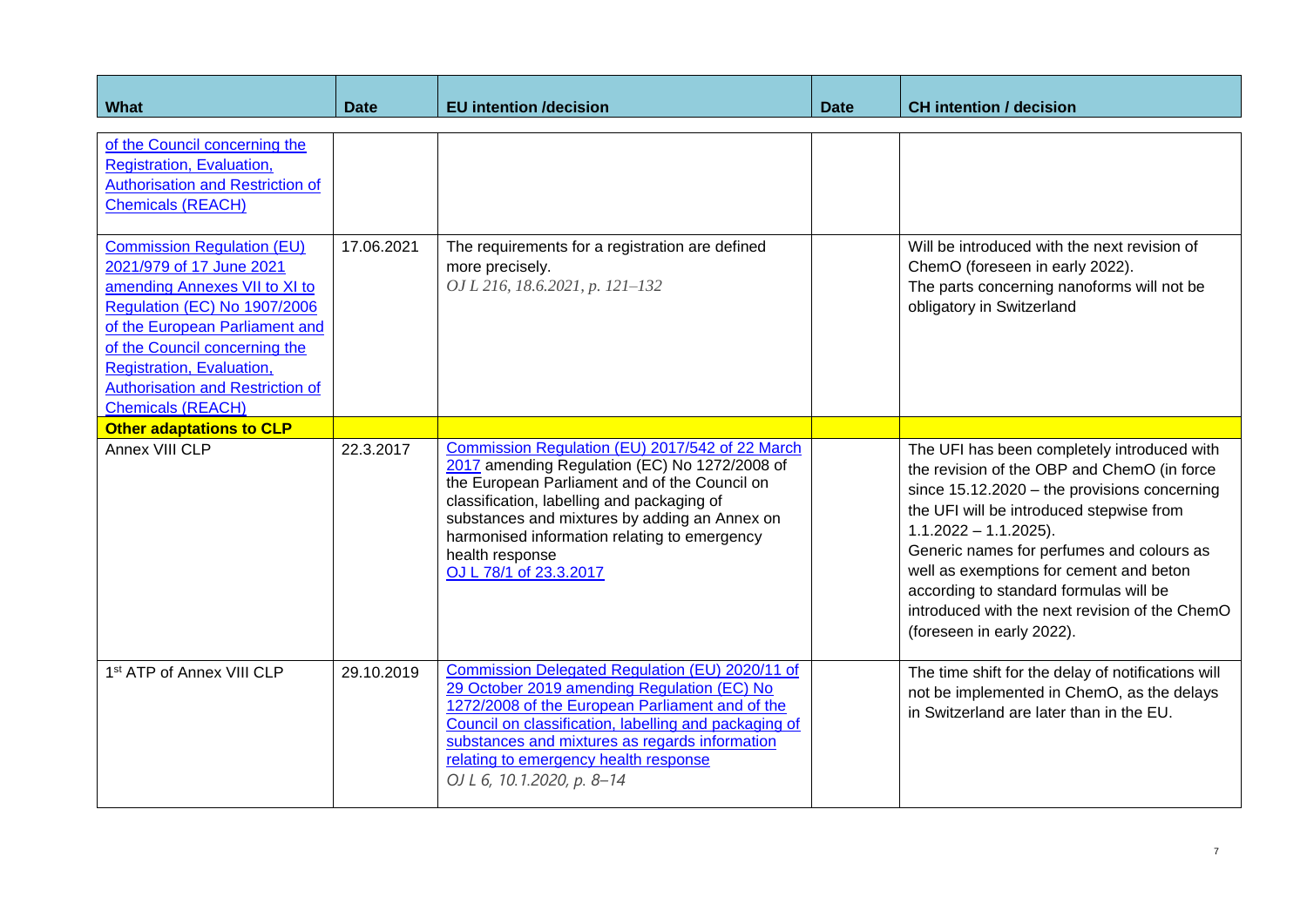| What                                      | <b>Date</b> | <b>EU intention /decision</b>                                                                                                                                                                                                                                                                                                                                                                     | <b>Date</b> | <b>CH</b> intention / decision                                                                                                                                                                             |
|-------------------------------------------|-------------|---------------------------------------------------------------------------------------------------------------------------------------------------------------------------------------------------------------------------------------------------------------------------------------------------------------------------------------------------------------------------------------------------|-------------|------------------------------------------------------------------------------------------------------------------------------------------------------------------------------------------------------------|
| 2 <sup>nd</sup> ATP of Annex VIII CLP     | 31.8.2020   | Commission Delegated Regulation (EU) 2020/1677<br>of 31 August 2020 amending Regulation (EC) No<br>1272/2008 of the European Parliament and of the<br>Council on classification, labelling and packaging of<br>substances and mixtures in order to improve the<br>workability of information requirements related to<br>emergency health response<br>C/2020/5758<br>OJ L 379, 13.11.2020, p. 3-23 |             | It will be checked whether the concept of<br>Interchangeable compound groups and<br>standard formulars will be introduced into the<br>ChemO                                                                |
| Modification of Art. 25 CLP               | 31.8.2020   | <b>Commission Delegated Regulation (EU) 2020/1676</b><br>of 31 August 2020 amending Article 25 of<br>Regulation (EC) No 1272/2008 of the European<br>Parliament and of the Council on classification,<br>labelling and packaging of substances and mixtures<br>as regards bespoke paints<br>C/2020/5759<br>OJ L 379, 13.11.2020, p. 1-2                                                           |             | The change is foreseen to be introduced with<br>the next revision of the ChemO (foreseen early<br>2022)                                                                                                    |
| <b>Biocidal active substances</b>         |             |                                                                                                                                                                                                                                                                                                                                                                                                   |             |                                                                                                                                                                                                            |
| Postponing the expiry date of<br>approval |             | Commission Implementing Decision (EU)<br>2021/2146 of 3 December 2021 postponing the<br>expiry date of approval of N,N-diethyl-meta-<br>toluamide for use in biocidal products of product-<br>type 19<br>EUR-Lex - 32021D2146 - EN - EUR-Lex<br>(europa.eu)                                                                                                                                       |             | Adaptation of annex 2 OBP in 2022.                                                                                                                                                                         |
| Non approval of active<br>substances      | 29.01.2021  | Commission Implementing Decision (EU) 2021/103<br>of 29 January 2021 not approving carbon dioxide<br>as an existing active substance for use in biocidal<br>products of product-type 19                                                                                                                                                                                                           |             | Non approval decisions are not adapted in<br>Swiss law. The swiss notification authority will<br>inform concerned Z <sub>N</sub> /Z <sub>B</sub> authorisation holders<br>about the non approval decision. |
| Non approval of active<br>substances      | 28.01.2021  | <b>Commission Implementing Decision (EU) 2021/98</b><br>of 28 January 2021 not approving esbiothrin as an                                                                                                                                                                                                                                                                                         |             | Non approval decisions are not adapted in<br>Swiss law. The swiss notification authority will                                                                                                              |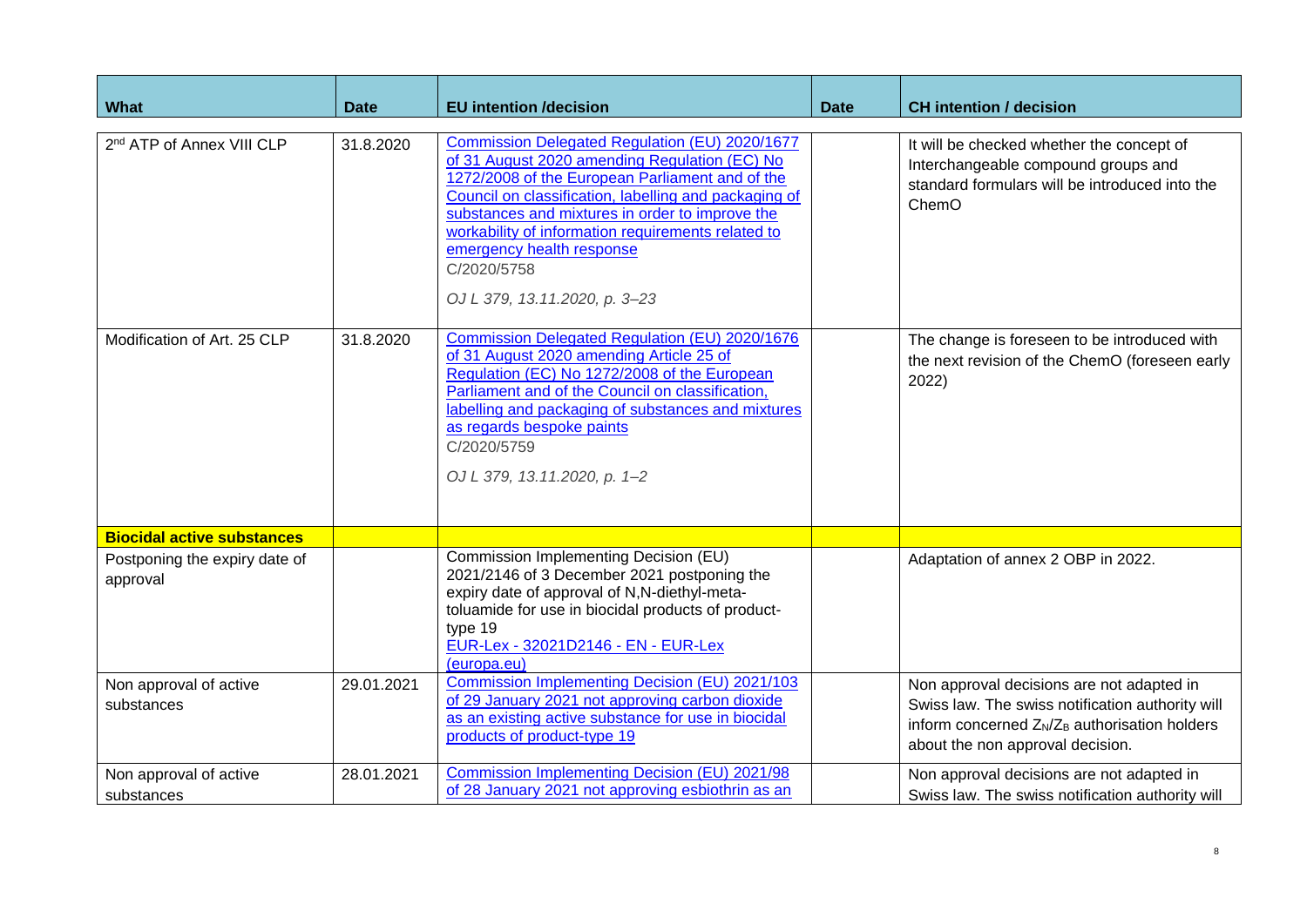| What                                                                         | <b>Date</b>              | <b>EU</b> intention /decision                                                                                                                                                                                                                                                                                                                                                                                                                                                                                                                                                                                                                                                                                                                                                                                                                                                                                                                         | <b>Date</b> | <b>CH</b> intention / decision                                                                                                                                                                                                                                                                                                                                                                                                                                               |
|------------------------------------------------------------------------------|--------------------------|-------------------------------------------------------------------------------------------------------------------------------------------------------------------------------------------------------------------------------------------------------------------------------------------------------------------------------------------------------------------------------------------------------------------------------------------------------------------------------------------------------------------------------------------------------------------------------------------------------------------------------------------------------------------------------------------------------------------------------------------------------------------------------------------------------------------------------------------------------------------------------------------------------------------------------------------------------|-------------|------------------------------------------------------------------------------------------------------------------------------------------------------------------------------------------------------------------------------------------------------------------------------------------------------------------------------------------------------------------------------------------------------------------------------------------------------------------------------|
| Non approval of active<br>substances<br>Non approval of active<br>substances | 25.11.2020<br>15.07.2020 | existing active substance for use in biocidal<br>products of product-type 18<br><b>Commission Implementing Decision (EU)</b><br>2020/1765 of 25 November 2020 not approving<br>chlorophene as an existing active substance for use<br>in biocidal products of product-type 2<br><b>Commission Implementing Decision (EU)</b><br>2020/1036 of 15 July 2020 on the non-approval of<br>certain active substances in biocidal products<br>pursuant to Regulation (EU) No 528/2012 of the                                                                                                                                                                                                                                                                                                                                                                                                                                                                  |             | inform concerned Z <sub>N</sub> /Z <sub>B</sub> authorisation holders<br>about the non approval decision.<br>Non approval decisions are not adapted in<br>Swiss law. The swiss notification authority will<br>inform concerned $Z_N/Z_B$ authorisation holders<br>about the non approval decision.<br>Non approval decisions are not adapted in<br>Swiss law. The swiss notification authority will<br>inform concerned Z <sub>N</sub> /Z <sub>B</sub> authorisation holders |
| Non approval of active<br>substances                                         | 2019                     | <b>European Parliament and of the Council</b><br><b>Commission Implementing Decision (EU)</b><br>2019/1959 of 26 November 2019 not approving<br>silver sodium hydrogen zirconium phosphate as an<br>existing active substance for use in biocidal<br>products of product-types 2 and 7<br><b>Commission Implementing Decision (EU)</b><br>2019/1960 of 26 November 2019 not approving<br>silver zeolite as an existing active substance for use<br>in biocidal products of product-types 2 and 7<br><b>Commission Implementing Decision (EU)</b><br>2019/1973 of 27 November 2019 not approving<br>silver copper zeolite as an existing active substance<br>for use in biocidal products of product-types 2 and 7<br><b>Commission Implementing Decision (EU)</b><br>2019/1942 of 22 November 2019 not approving<br>carbendazim as an existing active substance for<br>use in biocidal products of product-type 9 (Text with<br><b>EEA</b> relevance) |             | about the non approval decision.<br>Non approval decisions are not adapted in<br>Swiss law. The swiss notification authority will<br>inform concerned Z <sub>N</sub> /Z <sub>B</sub> authorisation holders<br>about the non approval decision.                                                                                                                                                                                                                               |
| <b>Commission Decisions</b><br>according to article 3 (3) BPR                |                          |                                                                                                                                                                                                                                                                                                                                                                                                                                                                                                                                                                                                                                                                                                                                                                                                                                                                                                                                                       |             |                                                                                                                                                                                                                                                                                                                                                                                                                                                                              |